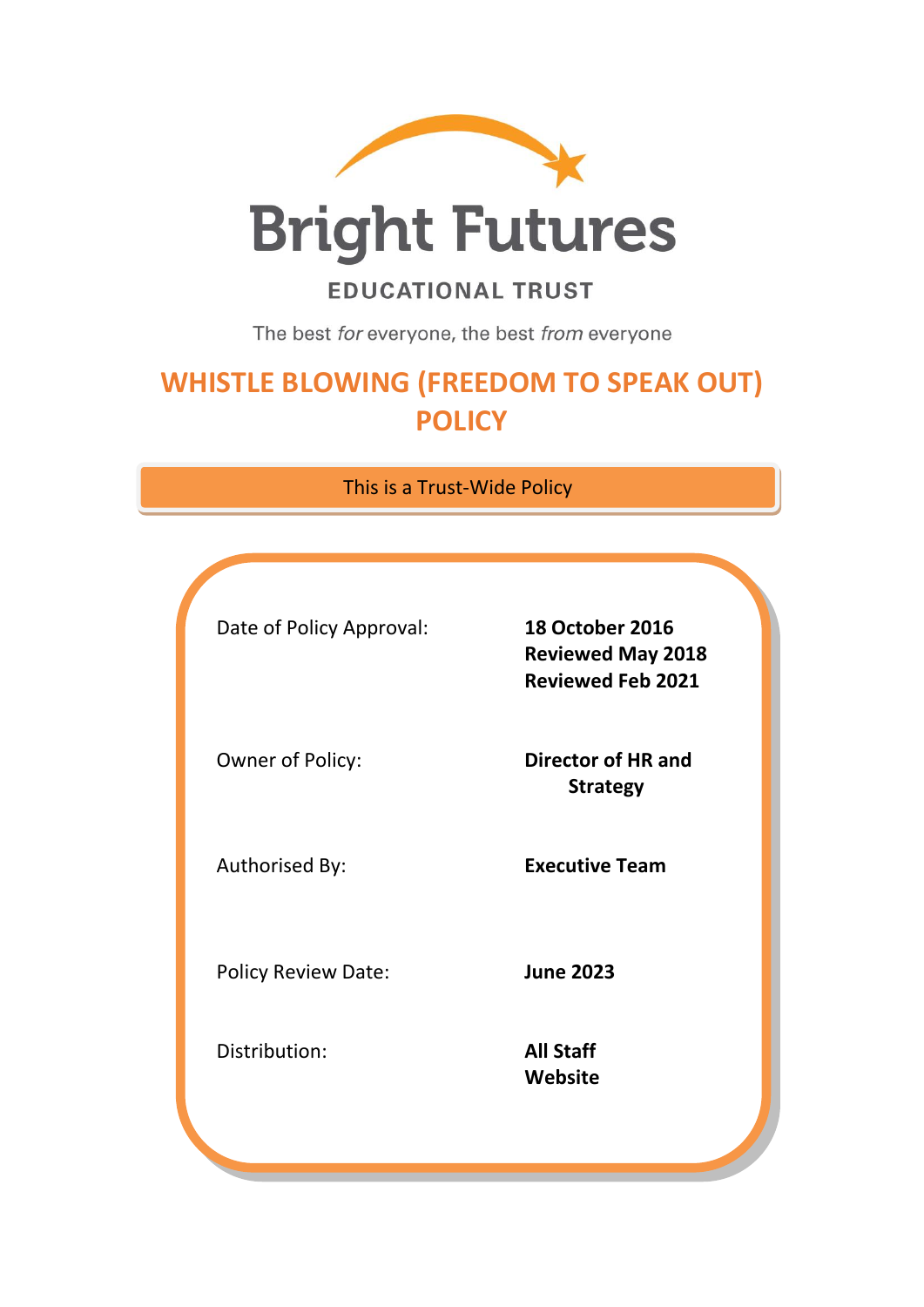

# **Whistle Blowing (Freedom to Speak out) Policy**

Bright Futures Educational Trust's (the Trust) Strategy underpins all aspects of this policy and the way in which it will be applied. These elements are:

- Our vision, the best *for* everyone and the best *from* everyone;
- All three of our values; **Community**: We work together for a common purpose acknowledging our diversity as strength; **Integrity**: We do the right things for the right reasons and **Passion**: We take responsibility, work hard and have high aspirations;
- Four of our commitments: **Collaboration and strong relationships**, **Supportive, challenging and fair; Effective communication and Equality, diversity and inclusion.**

# **What is the Policy for?**

Whistleblowing is the term used when a 'worker' passes on information concerning perceived wrongdoing. This is usually called "making a disclosure" or "blowing the whistle". The wrongdoing will typically (although not necessarily) be something witnessed at work.

The Public Interest Disclosure Act 1998 was enacted to ensure a climate of greater frankness between employers and workers so that irregularities can be identified and addressed quickly and to strengthen employment rights by protecting responsible workers who blow the whistle about wrongdoing or failures in the workplace.

This Policy provides a framework to enable this legislative requirement.

## **Who is the Policy for?**

The policy applies to all 'workers' at Bright Futures. This term covers all employed staff and trainees; casual or agency staff; governors; consultants; contractors; volunteers and trustees.

#### **1. Please speak up**

The Trust is committed to the highest possible standards of openness, probity and accountability. In line with that commitment, it encourages employees and others with serious concerns about any aspect of a school's work, or the Trust's work and/or operations to come forward and voice those concerns, without fear of reprisals.

#### **We want you to speak up and actively encourage it.**

The Trust recognises that certain cases will have to proceed on a confidential basis. This policy makes it clear that workers can do so without fear of reprisal and is intended to encourage and enable workers to raise serious concerns with the Trust, rather than overlooking a problem or publicly disclosing the matter.

#### **2. Matters included**

Staff who make a disclosure under this policy should believe they are acting in the public interest. This means, in particular, that personal grievances and complaints are not usually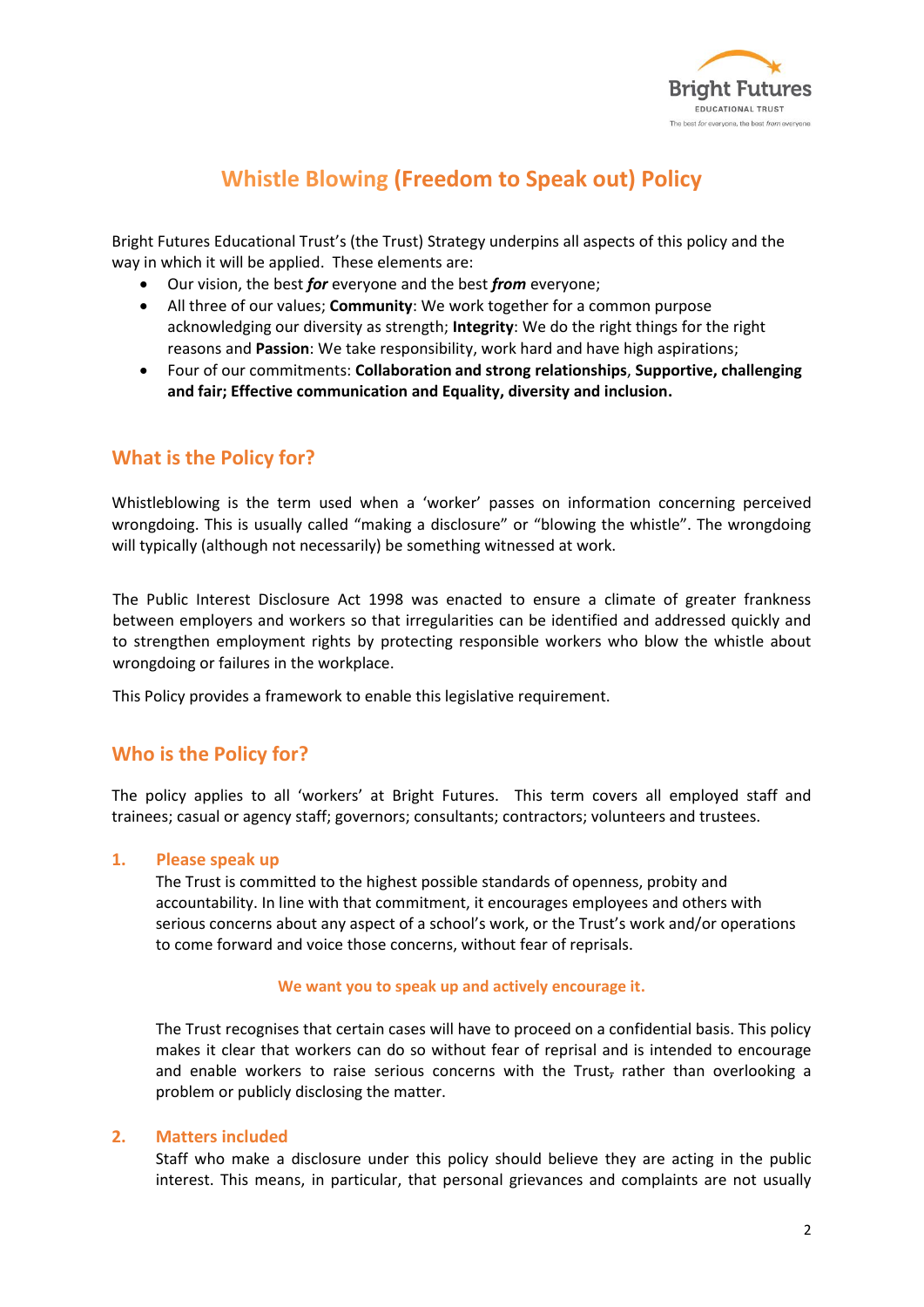

covered by whistleblowing law. Therefore, concerns raised under this Whistle Blowing Policy should be about something that is, or may be, classed as:

- An unlawful or criminal offence e.g. alleged fraud.
- A breach of a legal obligation.
- A miscarriage of justice.
- Mistreatment or abuse of a client or a member of the public for whom the Trust has a responsibility.
- Malpractice or ill treatment of any individual by a member of staff.
- A disregard of legislation governing health and safety at work.
- Seeking undue favour over a contractual matter or a job application.
- Non-compliance, or a breach, of the Trust on financial regulations.
- Civil offence e.g. negligence/breach of contract
- Improper conduct or unauthorised use of public funds e.g. alleged bribery.
- Leading to, or could lead to, damage to the environment.
- A deliberate cover up of information tending to show any of the above.

This list is for guidance only and is not intended to be comprehensive.

#### **3. Matters excluded**

Personal grievances or disputes are specifically excluded from this policy if they are not in the public interest and staff should refer to the Trust's staff policies e.g. Dignity and Respect at Work, grievance and disputes.

In addition, matters relating to potential child protection or safeguarding matters are handled in accordance with the Trust/school's Child Protection and Safeguarding policy.

Matters relating to parental complaints are handled in accordance with the trust's Complaints policy which can be found on the website<http://bfet.co.uk/information/bfet-policies/>

#### **4. Protections for the Whistle-blower**

The Trust recognises that the decision to report a concern can be a difficult one to make, not least because of the fear of reprisal from those responsible for the malpractice. The Trust will therefore take action to protect any person who raises a concern in good faith. It will not tolerate any resulting harassment or victimisation, including informal or indirect pressures, and will treat this as a serious disciplinary offence which will be dealt with under the proper procedures.

Whistle-blowers who are concerned about possible reprisals if their identity is revealed should come forward and appropriate measures can be taken to preserve confidentiality. If a member of staff is in any doubt they can also seek advice from Public Concern at Work, the independent whistleblowing charity, who offer a confidential helpline (contact details are included at the end of the policy).

#### **5. Anonymous Allegations**

The Trust hope that staff will feel able to voice whistleblowing concerns openly under this policy. However, if a member of staff wishes to raise a concern confidentially, the Trust will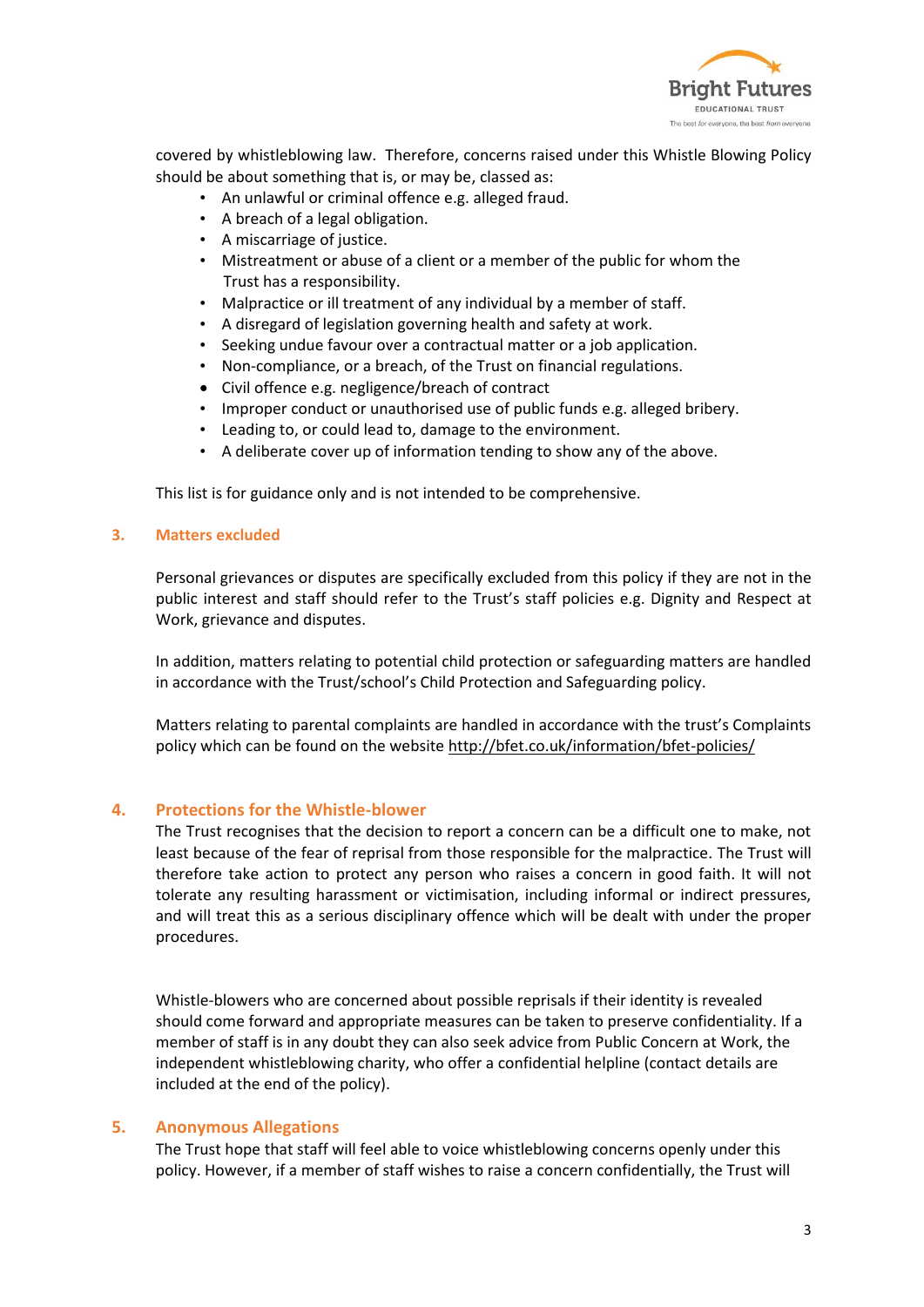

make every effort to keep their identity secret. If it is necessary for anyone investigating the concern or an external party such as the police or Safeguarding to know the member of staff's identity, the Trust will discuss this with them.

This policy encourages people to put their name to any allegations made as concerns expressed anonymously are much less powerful, although they will still be investigated. Concerns raised anonymously make it more difficult for the matter to be investigated and for the person to be provided with feedback. It is also more difficult to establish whether any concern is credible. However, if a person still wishes to make an allegation anonymously, this can be done through their Trade Union representative.

#### **6. Procedure for Raising a Concern**

All staff/workers and governors are encouraged to raise any concerns using the appropriate channels and policies within their school.

#### **We want you to speak up and actively encourage it.**

- 6.1 Staff/workers should, in the first instance, raise a concern with their Line Manager.
- 6.2 Matters should be raised as early as possible.
- 6.3 If, for some reason, raising the concern with their Line Manager is inappropriate, then the concern should be raised with the Principal/Head of School.
- 6.4 For school concerns, where it is felt the matter cannot be raised with the Principal/Head of School, it should be raised with the Director of Education, either directly or via email to admin@bfet.uk.
- 6.5 In the case of concerns relating to the central operations of the Trust, the concern should be raised with the Chief Operating Officer (COO), either directly or via email to admin@bfet.uk.
- 6.6 For Trust concerns where it is felt the matter cannot be raised with the COO, it should be raised with the Chief Executive Officer (CEO) either directly or via email to admin@bfet.uk.
- 6.7 Concerns can be raised orally, but it is good practice for the concern to be recorded, in writing, at an early stage to ensure that all the details are correctly understood. A written allegation should set out the background and history of the concern (giving names, dates and places where possible), and the reason why the individual is particularly concerned about the situation.
- 6.8 It is preferable for the above notes to be recorded, in writing, by the person making the allegation. In the case where notes are recorded by the person to whom the concern is raised, a copy will be sent to the individual making the allegation, either to their home address or via a representative, to give them an opportunity to agree it is an accurate record of the situation.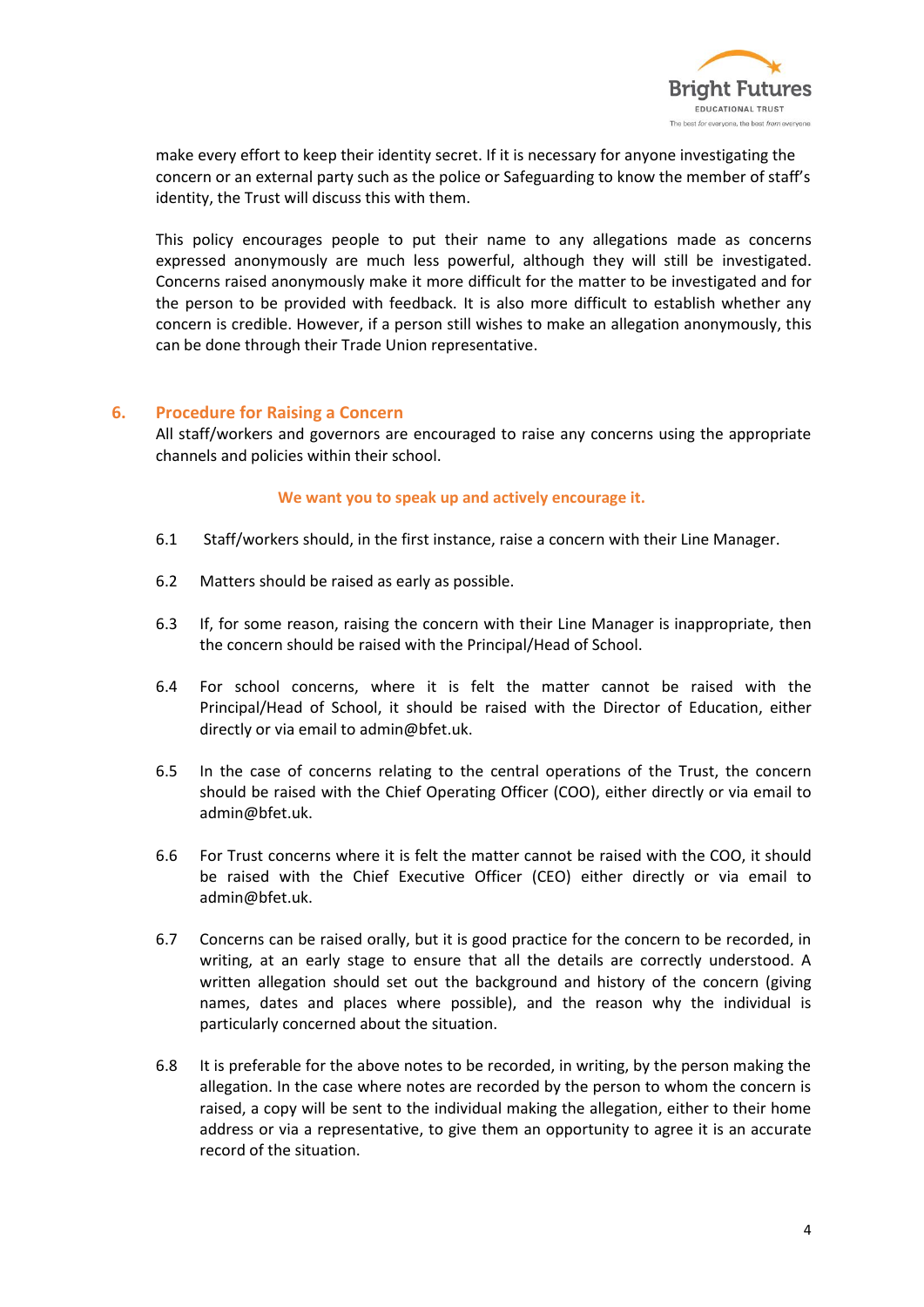

- 6.9 Although an individual is not expected to prove the truth of their allegation, they will need to demonstrate there are sufficient grounds for their concern.
- 6.10 It is recognised, and encouraged, that staff may wish to seek advice from their Trade Union representative on how best to raise any concerns.

#### **7. Responding to a concern**

- 7.1 The action taken will depend on the nature of the concern. A meeting will usually be arranged with the worker who has raised the concern as soon as possible to discuss their concern in more detail. A worker may bring a colleague or trade union representative to any meeting under this policy. The companion must respect the confidentiality of the disclosure and any subsequent investigation.
- 7.2 Initial enquiries will be carried out to assess the seriousness of the matter and the scope of any investigation. The worker will be informed of the outcome of this assessment and how they propose to deal with the matter and where appropriate who will be the point of contact. An initial response will be sent within 10 working days of the concern being raised. The member of staff may be required to attend additional meetings to provide further information.
- 7.3 In some cases an internal investigator or team of investigators including staff with relevant experience or specialist knowledge may be appointed. Alternatively, the investigation may be more appropriately handled by an external investigator/agency.
- 7.4 The worker will also be notified of the name of an independent person (known as the Support Officer) who will support them during any investigation. The Support Officer will make contact with the individual and explain his/her role: dealing with all confidentiality issues; agreeing frequency of contact and keeping them informed about the progress of the investigation. They will also inform the person investigating the concern of any further issues the individual thinks may be necessary and relevant. Where the worker is employed by an agency, the support worker is likely to be sourced from the agency/employer.
- 7.5 The individual should raise with the Support Officer any concerns about the conduct of the whistleblowing process who will then take the appropriate steps to support the individual, both in the workplace and at any criminal or disciplinary proceedings which may eventually result and at which the individual may be asked to give evidence.
- 7.6 It is accepted that anyone raising a concern needs to be reassured that the matter has been properly addressed. Therefore, the Trust will aim to keep the member of staff who raised the concern informed of the progress of the investigation and its likely timescale. However, sometime the need for confidentiality may prevent the Trust giving the member of staff specific details of the investigation or any disciplinary or external action taken as a result. Any information shared with the member of staff about the investigation must be treated confidentially.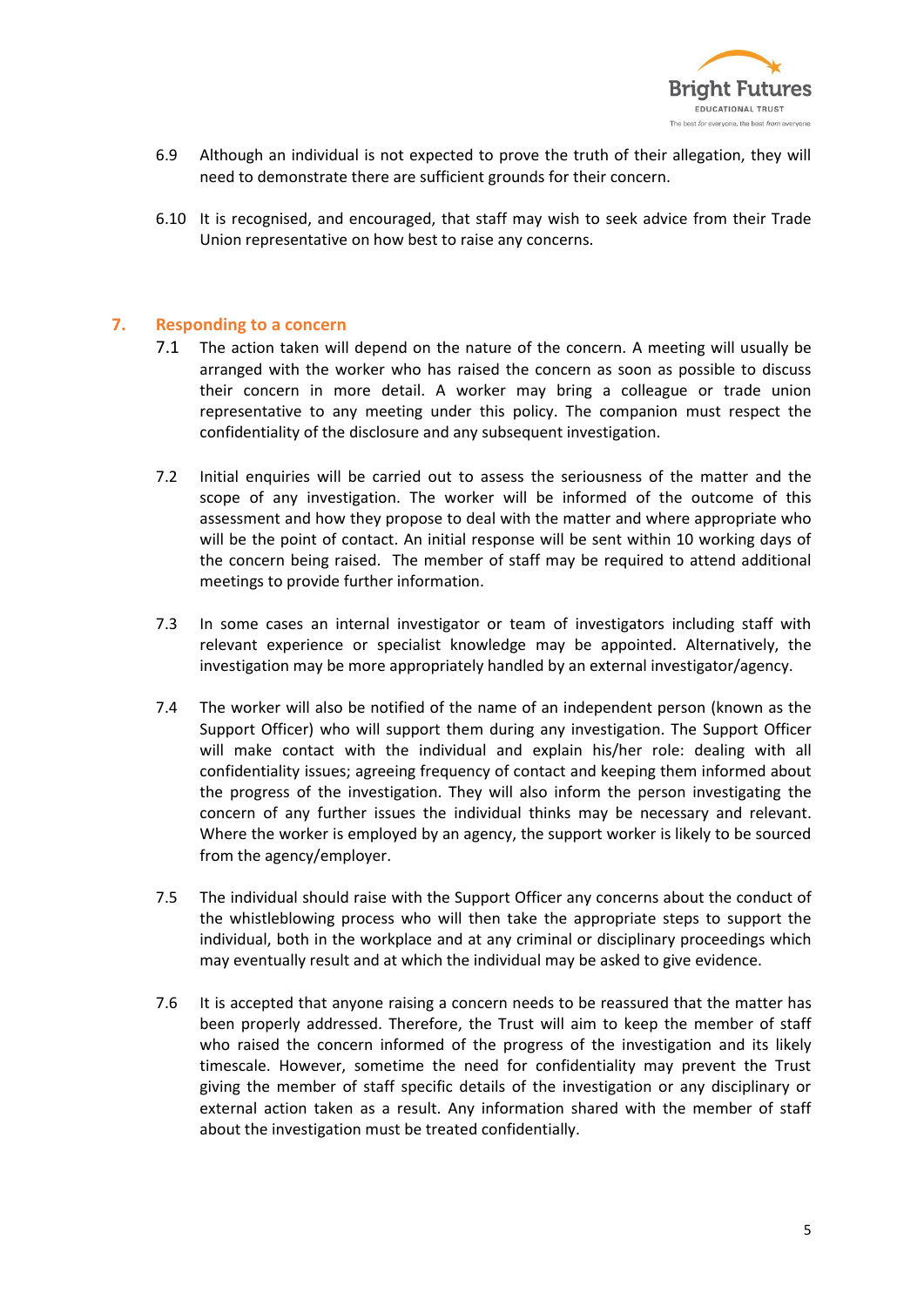

7.7 If a member of staff is not happy with the way in which their concern has been handled, they can raise it with one of the Trustees.

#### **8. Unfounded Allegations**

If an allegation is made in good faith, but is not confirmed by an investigation, no action will be taken against the person bringing the allegation.

In the case of any malicious or vexatious allegations, disciplinary action may be taken under the Trust's disciplinary policy.

#### **9. Raising Concerns with External Bodies**

- 9.1 Whilst it is intended this procedure will resolve any concerns internally the law recognises that in some circumstances it may be appropriate for staff to report their concerns to an external body such as a regulator.
- 9.2. It will very rarely be appropriate to alert the media to a whistleblowing concern. If an individual does choose to go to the media they can expect, in most cases, to lose their whistleblowing legal rights. They must reasonably believe that the information they disclose, and any allegations contained in it, are substantially true. They cannot be acting for personal gain. It is only in exceptional circumstances that an individual can go to the media without losing their legal rights. If they have not followed accepted procedure and gone to their employer or a prescribed person, they must reasonably believe that their employer will subject them to "detriment" or conceal or destroy evidence. Even then, their choice to make the disclosure must be reasonable.
- 9.3 The Trust strongly encourages staff to seek advice before reporting a concern to anyone external. The independent whistleblowing charity, Protect, operates a confidential helpline. They also have a list of prescribed persons for reporting certain types of concern. The contact details are at the end of this policy.

### **Roles and Responsibilities**

The Principal/Head of School has overall responsibility for the implementation of this Policy within their School.

The Chief Executive Officer has the overall responsibility for the implementation of this Policy for any matters raised with the Trust.

If any member of staff wishes to discuss using this Policy, they can contact the Trust's Director of Head of Human Resources and Strategy and are assured of complete confidentiality.

## **Further Information**

 This Policy covers concerns that fall outside the scope of other policies and procedures. It is not intended as recourse against financial or business decisions made by the Trust, is it an alternative to HR policies and procedures.